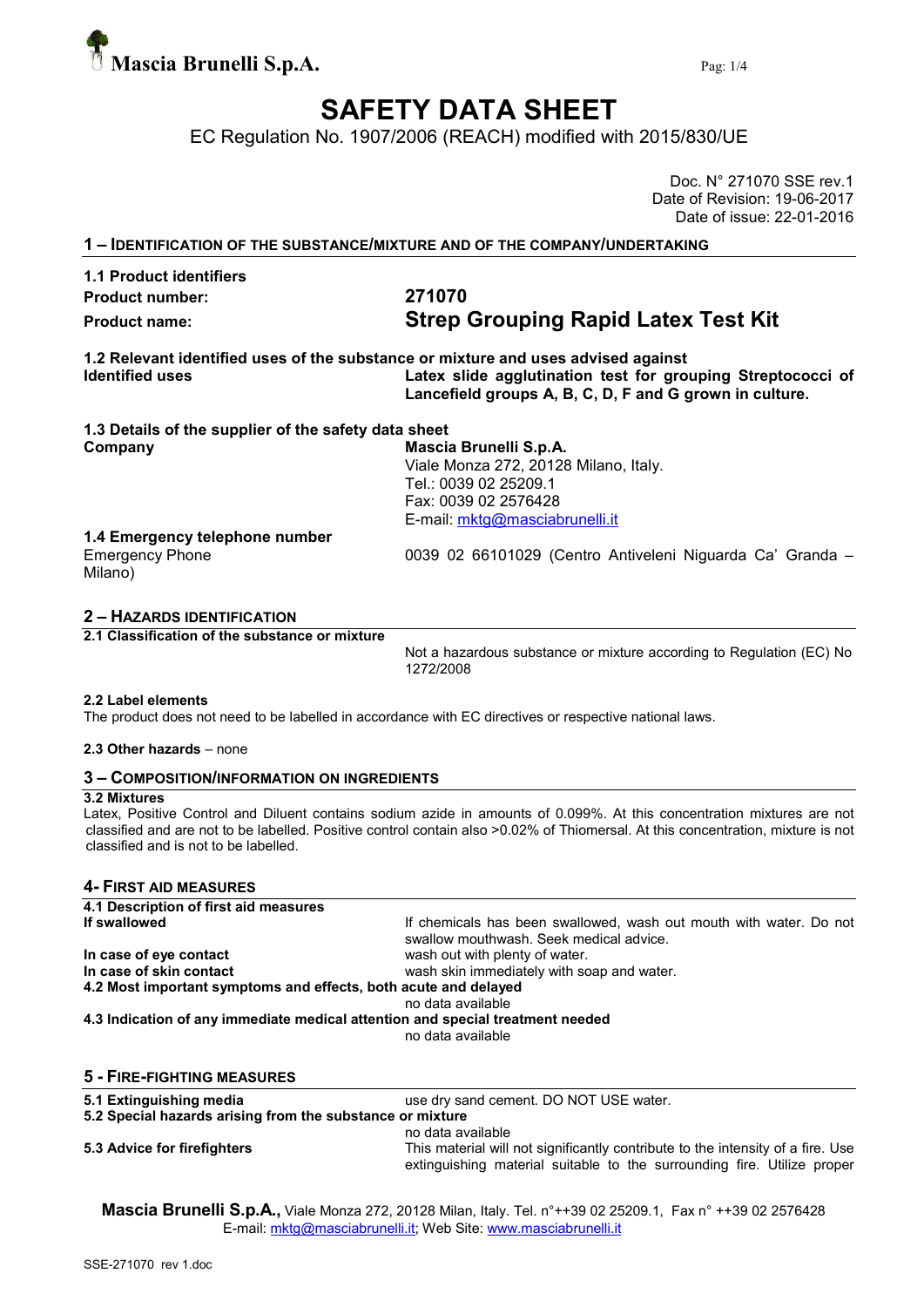

personal protective equipment when responding to any fire. Incipient fire responders should wear eye protection. Structural firefighters must wear Self-Contained Breathing Apparatus and full protective equipment. Move containers from fire area if it can be done without risk to personnel.

| <b>6- ACCIDENTAL RELEASE MEASURES</b>                                   |                                                                                                                                                                                                                                                                                              |  |  |  |
|-------------------------------------------------------------------------|----------------------------------------------------------------------------------------------------------------------------------------------------------------------------------------------------------------------------------------------------------------------------------------------|--|--|--|
| 6.1 Personal precautions, protective equipment and emergency procedures |                                                                                                                                                                                                                                                                                              |  |  |  |
| <b>6.2 Environmental precautions</b>                                    | Use personal protective equipment, lab coat and gloves<br>Given the way dispensation there is no possibility of accidental spillage<br>in sufficient quantity to be dangerous. In any case avoid release to the<br>environment.                                                              |  |  |  |
| 6.3 Methods and material for containment and cleaning up                |                                                                                                                                                                                                                                                                                              |  |  |  |
| 6.4 Reference to other sections                                         | Absorb with dry earth, sand or other non combustible material. Properly<br>disinfect any spills. Test specimens require decontamination with beach<br>solution or appropriate germicide prior to pick up.<br>For disposal see section 13.                                                    |  |  |  |
|                                                                         |                                                                                                                                                                                                                                                                                              |  |  |  |
| 7 - HANDLING AND STORAGE                                                |                                                                                                                                                                                                                                                                                              |  |  |  |
| 7.1 Precautions for safe handling                                       | For in vitro diagnostic use. Read the instructions for Use. Always follow<br>Good Laboratory Practice when using this product. Avoid contact with<br>eyes, skin and clothing.                                                                                                                |  |  |  |
| 7.2 Conditions for safe storage, including any incompatibilities        |                                                                                                                                                                                                                                                                                              |  |  |  |
| 7.3 Specific end use(s)                                                 | Store at 2°C / 8°C. Keep all containers tightly closed until ready to use.<br>Under these conditions reagents will retain the activity until the expiry<br>date shown on the label on outer carton.<br>Apart from the uses mentioned in section 1.2 no other specific uses are<br>stipulated |  |  |  |
| 8- EXPOSURE CONTROLS - PERSONAL PROTECTION                              |                                                                                                                                                                                                                                                                                              |  |  |  |
| 8.1 Control parameters                                                  | Any specific protection and prevention measures should not be taken<br>during use of the product.                                                                                                                                                                                            |  |  |  |
| <b>Components with workplace control parameters</b>                     |                                                                                                                                                                                                                                                                                              |  |  |  |
|                                                                         | No information available                                                                                                                                                                                                                                                                     |  |  |  |
| 8.2 Exposure controls<br>Personal protective equipment                  |                                                                                                                                                                                                                                                                                              |  |  |  |
| <b>Eye/face protection</b>                                              | Use safety glasses.                                                                                                                                                                                                                                                                          |  |  |  |
| <b>Skin protection</b>                                                  | Handle with gloves. Use with a lab coat.                                                                                                                                                                                                                                                     |  |  |  |
| <b>Body Protection</b>                                                  | The type of protective equipment must be selected according to the<br>concentration and amount of the dangerous substance at the specific<br>workplace.                                                                                                                                      |  |  |  |
| <b>Respiratory protection</b>                                           | Respiratory protection is not required.                                                                                                                                                                                                                                                      |  |  |  |

#### 9 – PHYSICAL AND CHEMICAL PROPERTIES

| 9.1 Information on basic physical and chemical properties |                  |           |  |  |
|-----------------------------------------------------------|------------------|-----------|--|--|
| Latex                                                     | Positive Control | Enzyme    |  |  |
| Milky white aqueous                                       | Clear/off white  | Lyo white |  |  |
| suspension                                                | suspension       |           |  |  |
| no data available                                         |                  |           |  |  |
| no data available                                         |                  |           |  |  |
| no data available                                         |                  |           |  |  |
| no data available                                         |                  |           |  |  |
| no data available                                         |                  |           |  |  |
| no data available                                         |                  |           |  |  |
| no data available                                         |                  |           |  |  |
| no data available                                         |                  |           |  |  |
| no data available                                         |                  |           |  |  |
| no data available                                         |                  |           |  |  |
| no data available                                         |                  |           |  |  |
| no data available                                         |                  |           |  |  |
| no data available                                         |                  |           |  |  |
| no data available                                         |                  |           |  |  |
|                                                           |                  |           |  |  |

Mascia Brunelli S.p.A., Viale Monza 272, 20128 Milan, Italy. Tel. n°++39 02 25209.1, Fax n° ++39 02 2576428 E-mail: mktg@masciabrunelli.it; Web Site: www.masciabrunelli.it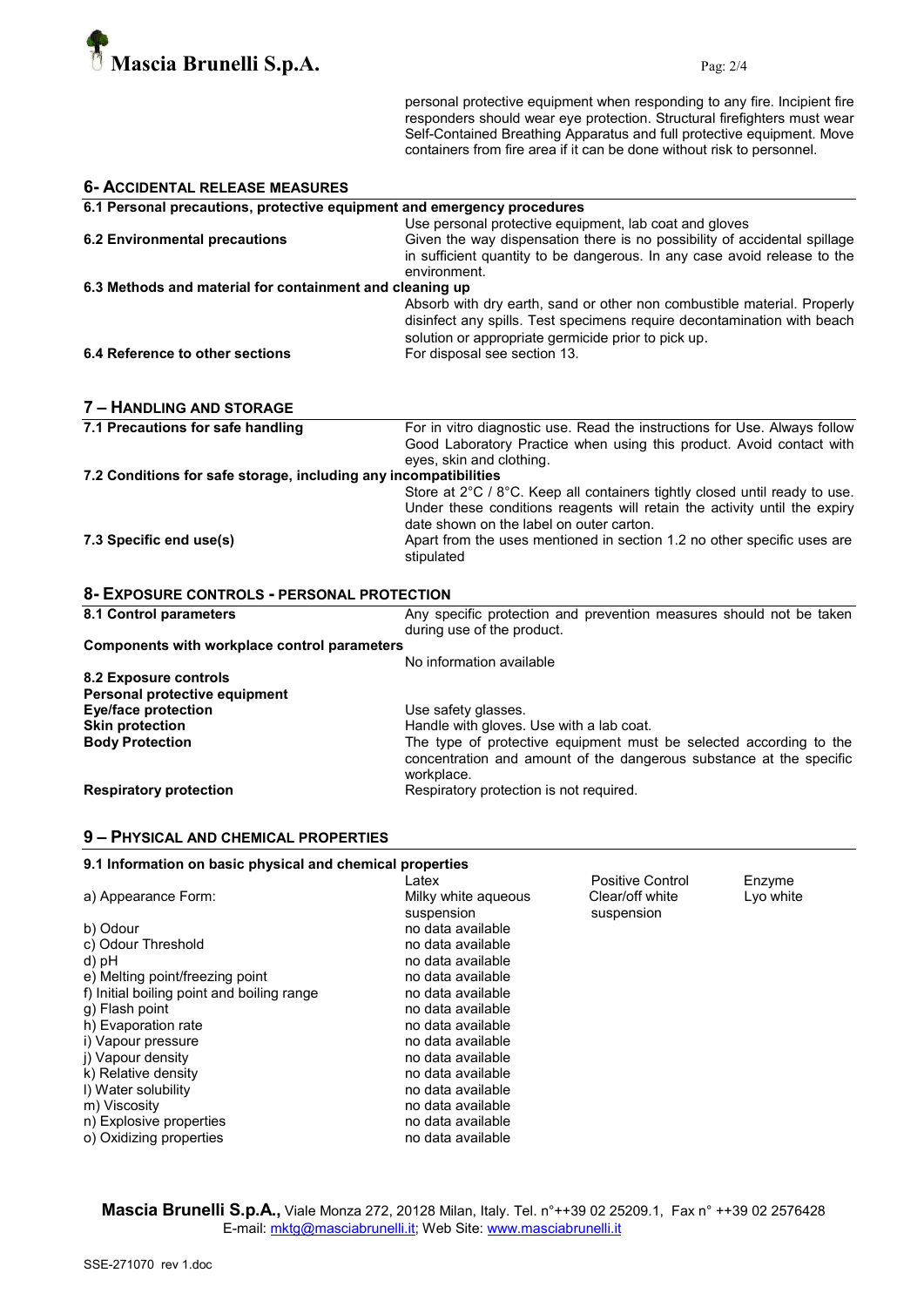

#### 9.2 Other safety information modata available

#### 10 – STABILITY AND REACTIVITY

| <b>10.1 Reactivity</b>                  | No known hazardous reactivity                |
|-----------------------------------------|----------------------------------------------|
| 10.2 Chemical stability                 | Stable under recommended storage conditions. |
| 10.3 Possibility of hazardous reactions | no data available                            |
| 10.4 Conditions to avoid                | avoid contact with lead or copper plumbing.  |
| 10.5 Incompatible materials             | no data available.                           |
| 10.6 Hazardous decomposition products   | no known hazardous decomposition products    |

#### 11 – TOXICOLOGICAL INFORMATION

11.1 Information on toxicological effects<br>Acute toxicity

| <b>Acute toxicity</b>                       | Product does not present an acute toxicity hazard based on known or<br>supplied information |
|---------------------------------------------|---------------------------------------------------------------------------------------------|
| <b>Skin corrosion/irritation</b>            | Possibility of allergic sensitization should be considered.                                 |
| Serious eye damage/irritation               | No data available.                                                                          |
| Respiratory or skin sensitisation           | No data available.                                                                          |
| Germ cell mutagenicity                      | No data available.                                                                          |
| Carcinogenicity                             | No data available.                                                                          |
| <b>Reproductive toxicity</b>                | No data available.                                                                          |
| Summary of evaluation of the CMR properties | No data available.                                                                          |
| <b>STOT-single exposure</b>                 | No data available.                                                                          |
| <b>STOT-repeated exposure</b>               | No data available.                                                                          |
| <b>Aspiration hazard</b>                    | No data available                                                                           |

#### 12 – ECOLOGICAL INFORMATION

| <b>12.1 Toxicity</b>                    | no data available                                                     |
|-----------------------------------------|-----------------------------------------------------------------------|
| 12.2 Persistence and degradability      | no data available                                                     |
| 12.3 Bio accumulative potential         | no data available                                                     |
| 12.4 Mobility in soil                   | no data available                                                     |
| 12.5 Results of PBT and vPvB assessment | no data available                                                     |
| 12.6 Other adverse effects              | no data available                                                     |
| <b>13 - DISPOSAL CONSIDERATIONS</b>     |                                                                       |
| 13.1 Waste treatment methods            |                                                                       |
| <b>Product</b>                          | Waste must be disposed of in accordance with federal, state and local |

environmental control regulations.

Contaminated packaging Do not remove labels from containers for disposal or recycling. Observe all the attention and precautions listed for the product.

#### 14 – TRANSPORT INFORMATION

| The product is considered non dangerous for transportation |                            |  |  |  |
|------------------------------------------------------------|----------------------------|--|--|--|
| 14.1 UN number                                             | ADR/RID: - IMDG: - IATA: - |  |  |  |
|                                                            |                            |  |  |  |

| 14.2 UN proper shipping name      | ADR/RID: Not dangerous goods<br>IMDG: Not dangerous goods<br>Not dangerous goods<br>IATA: |
|-----------------------------------|-------------------------------------------------------------------------------------------|
| 14.3 Transport hazard class(es)   | ADR/RID: - IMDG: - IATA: -                                                                |
| 14.4 Packaging group              | ADR/RID: - IMDG: - IATA: -                                                                |
| <b>14.5 Environmental hazards</b> | ADR/RID: no IMDG Marine pollutant: no IATA: no                                            |
| 14.6 Special precautions for user | no data available                                                                         |

#### 15 – REGULATORY INFORMATION

|  |  | 15.1 Safety, health and environmental regulations/legislation specific for the substance or mixture |  |  |  |  |  |
|--|--|-----------------------------------------------------------------------------------------------------|--|--|--|--|--|
|--|--|-----------------------------------------------------------------------------------------------------|--|--|--|--|--|

This product does not require special labelling, in accordance with the appropriate EC directives. These products are used for in vitro diagnosis, so they must meet the criteria described in Directive 98/79/CE

#### 15.2 Chemical Safety Assessment no data available

Mascia Brunelli S.p.A., Viale Monza 272, 20128 Milan, Italy. Tel. n°++39 02 25209.1, Fax n° ++39 02 2576428 E-mail: mktg@masciabrunelli.it; Web Site: www.masciabrunelli.it